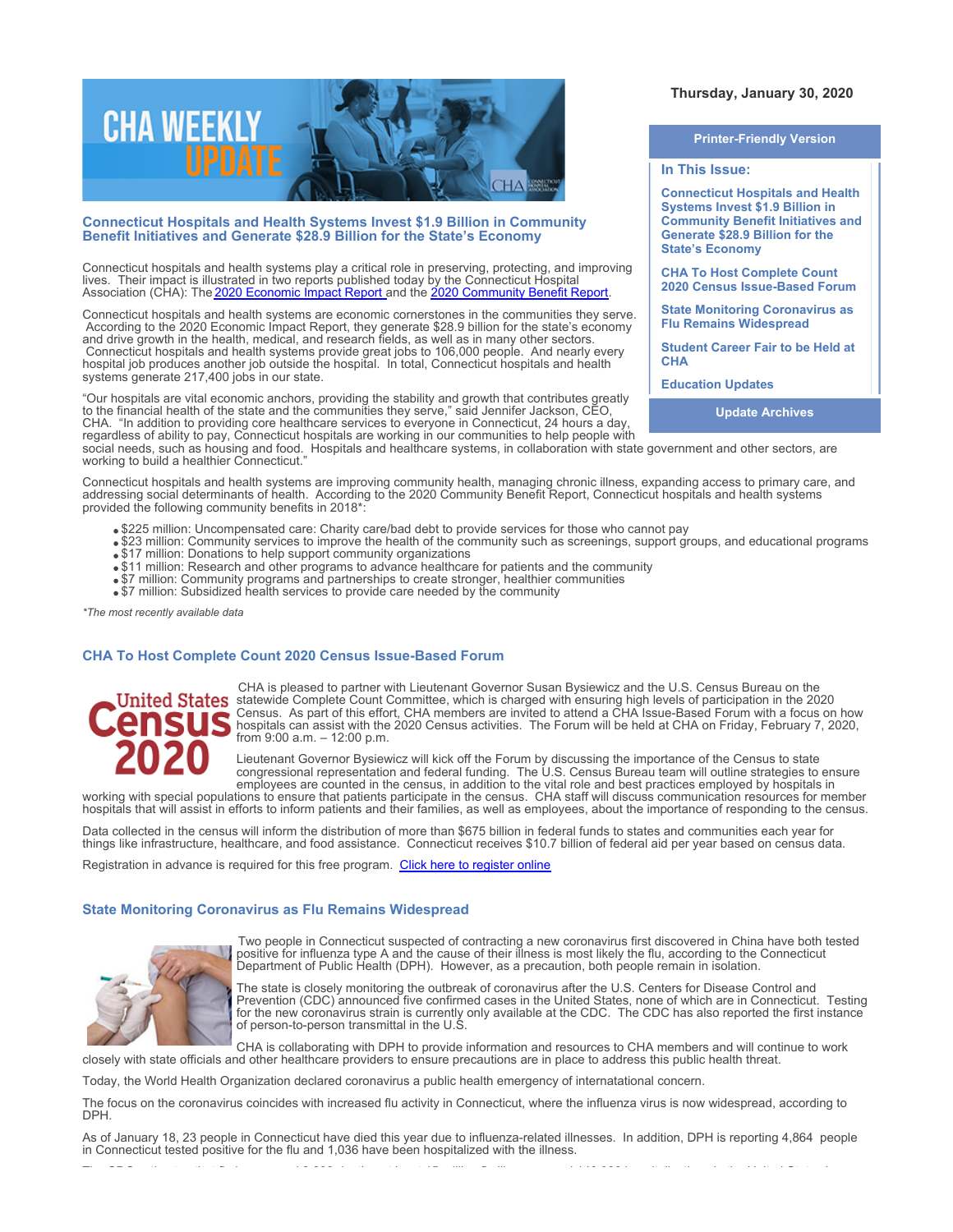The CDC estimates that flu has caused 8,200 deaths, at least 15 million flu illnesses, and 140,000 hospitalizations in the United State since the season began in September. There have been 54 pediatric flu deaths so far this season, but none in Connecticut. According to the CDC, more than half of the cases of flu this season are impacting children and adults under the age of 25.

The CDC, the Advisory Committee on Immunization Practices, and the Healthcare Infection Control Practices Advisory Committee recommend that all healthcare workers get vaccinated annually.

In 2011, the CHA Board of Trustees adopted a statewide policy endorsing mandatory influenza vaccination for hospital personnel as part of CHA hospitals' commitment to patient safety. The vast majority of CHA acute care member hospitals have implemented a mandatory participation or mandatory vaccination program.

#### **Student Career Fair to be Held at CHA**

The Connecticut Association of Healthcare Executives will host its Third Annual Student Career Fair on Friday, February 28, 2020, at CHA from 12:30 p.m. to 4:00 p.m.

The event will include networking opportunities, a keynote presentation. Students who pre-register may also meet with a photographer for a headshot.

The career fair is a great opportunity for students to search for internships, fellowships and/or entry level positions within Connecticut and New York's healthcare organizations and consultant firms.

For more information about registration for both students and employers, please click [here](https://www.ctahe.org/event/ctahes-3rd-annual-student-career-fair-friday-february-28-2020/).

#### **Education Updates**

**Lean Principles: Process Flow and Value Stream Mapping in Healthcare** Monday, February 3, 2020 Monday, February 10, 2020 9:00 a.m. - 2:00 p.m. **[View Brochure](https://cthosp.org/eventcalendar/uploads/Lean%20Principles%20brochure-Feb2020.pdf) | [Event Registration](https://cthosp.org/eventcalendar/index.cfm?action=register&date=43864&id=840)** 

As the demands of health reform drive change in all areas of healthcare delivery, hospital leaders are focused on transforming their organizations through strategies that simultaneously increase revenue and sharply reduce costs. Lean principles offer leaders a management system and methodology that improves team engagement, eliminates road blocks, and allows hospitals to improve the quality of care for patients by reducing errors and waste streams, including wait times. It is a systematic approach to reducing costs and risks, while simultaneously setting the stage for growth and expansion.

*Please note: this is a two-session program, participants should attend both sessions.* 

**HRO Fair and Just Accountability** Tuesday, February 4, 2020 9:00 a.m. - 12:15 p.m. **[Event Registration](https://cthosp.org/eventcalendar/index.cfm?action=register&date=43865&id=845)** 

CHA's *HRO Fair and Just Accountability* program, geared toward Human Resources executives and others who manage people, will train staff to review performance from a standardized perspective when there is an adverse event – to focus on the behavior rather than the outcome.

*This program is only open to CHA HRO members.*

#### **HRO Apparent Cause Analysis** Tuesday, February 4, 2020 1:00 p.m. - 4:15 p.m. [Event Registration](https://cthosp.org/eventcalendar/index.cfm?action=register&date=43865&id=846)

*HRO Apparent Cause Analysis will* focus on how to conduct an Apparent Cause Analysis (ACA). ACA methodology is used to evaluate and better understand the causes of precursor events at the microsystem level. Analyzing events using this tool will help direct the front-line leader to the appropriate improvement activities. After attending this program, participants can serve as a local expert and provide coaching on ACAs to others in their setting.

*This program is only open to CHA HRO members.*

### **HRO Leadership Method Training**

Wednesday, February 5, 2020 9:00 a.m. - 4:15 p.m. **[Event Registration](https://cthosp.org/eventcalendar/index.cfm?action=register&date=43866&id=847)** 

*Leadership Method Training* is for organizations that are new to high reliability or for new management employees in organizations that are already on the high reliability journey. Both hospital and ambulatory organization leadership practices will be addressed. The leadership session is designed to teach hospital or ambulatory leaders the concepts of high reliability science and behaviors. The sessions are structured for leaders at the manager level and above.

*This program is only open to CHA HRO members.*

**HRO Rounding to Influence** Thursday, February 6, 2020 9:00 a.m. - 12:15 p.m. **[Event Registration](https://cthosp.org/eventcalendar/index.cfm?action=register&date=43867&id=848)** 

*Rounding to Influence* teaches leaders how to coach, mentor, and sustain high reliability habits and practices by interacting with front line staff and medical staff on the unit.

*This program is only open to CHA HRO members.*

**HRO Safety Coach Training**